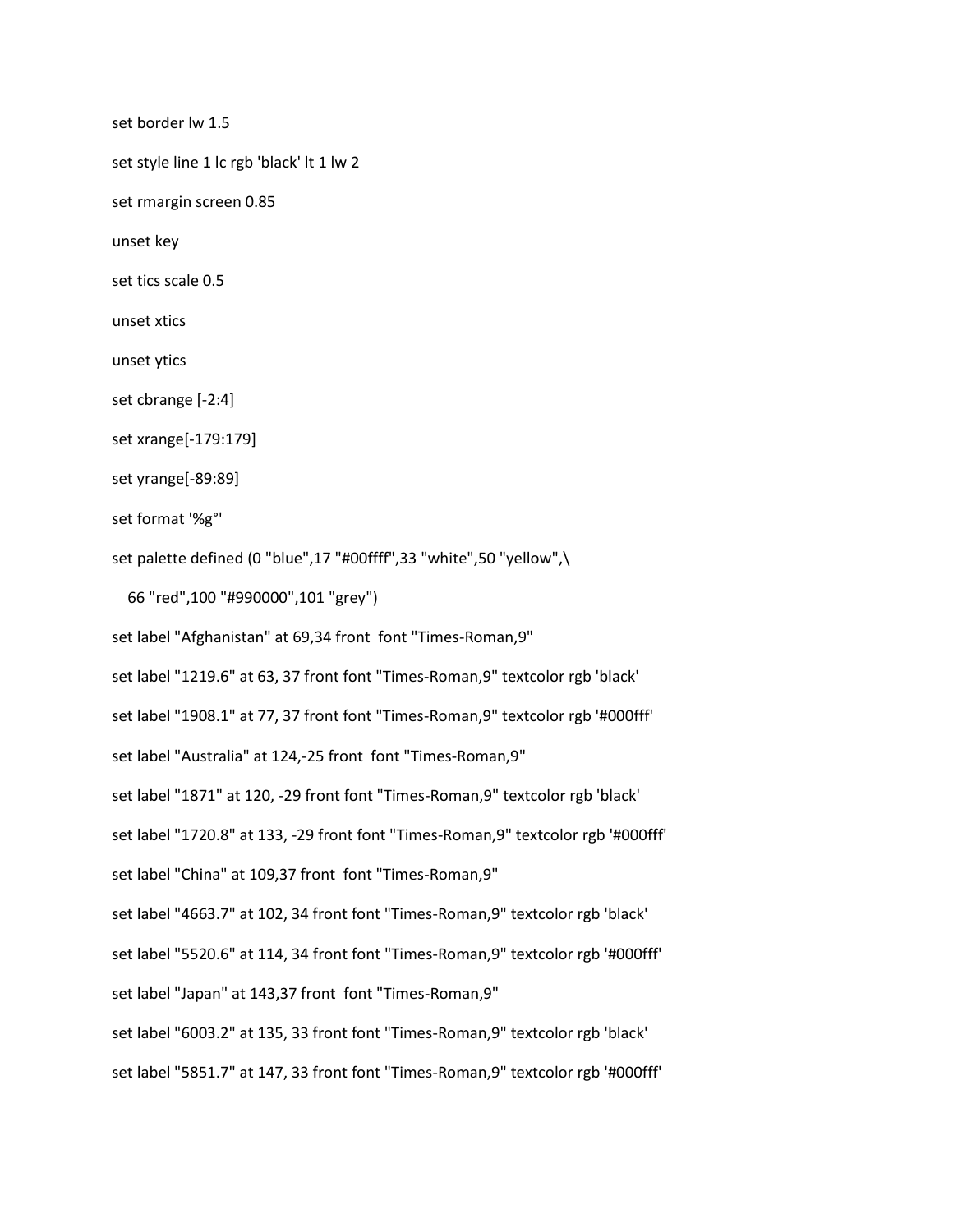set label "Russia" at 91,62 front font "Times-Roman,9"

set label "1223.5" at 77, 59 front font "Times-Roman,9" textcolor rgb 'black' set label "1844.2" at 94, 59 front font "Times-Roman,9" textcolor rgb '#000fff' set label "United States" at -103,40 front font "Times-Roman,9" set label "4644.8" at -109, 37 front font "Times-Roman,9" textcolor rgb 'black' set label "6987.6" at -96, 37 front font "Times-Roman,9" textcolor rgb '#000fff' set label "Canada" at -115,55 front font "Times-Roman,9" set label "2699.9" at -123, 51 front font "Times-Roman,9" textcolor rgb 'black' set label "3489.6" at -108, 51 front font "Times-Roman,9" textcolor rgb '#000fff' set label "Mexico" at -107,24 front font "Times-Roman,9" set label "2519.7" at -93, 25 front font "Times-Roman,9" textcolor rgb 'black' set label "3499.2" at -93,22 front font "Times-Roman,9" textcolor rgb '#000fff' set label "Ecuador" at -78,-1 front font "Times-Roman,9" set label "1926.8" at -78,-4 front font "Times-Roman,9" textcolor rgb 'black' set label "3117.4" at -64,-4 front font "Times-Roman,9" textcolor rgb '#000fff' set label "Brazil" at -57,-12 front font "Times-Roman,9" set label "2513.2" at -64,-15 front font "Times-Roman,9" textcolor rgb 'black' set label "4055.4" at -51,-15 front font "Times-Roman,9" textcolor rgb '#000fff' set label "Argentina" at -67,-31 front font "Times-Roman,9" set label "2799.8" at -71,-34 front font "Times-Roman,9" textcolor rgb 'black' set label "4937.4" at -58,-34 front font "Times-Roman,9" textcolor rgb '#000fff' set label "Chile" at -72,-43 front font "Times-Roman,9" set label "4472.5" at -85,-43 front font "Times-Roman,9" textcolor rgb 'black' set label "6822.4" at -85,-47 front font "Times-Roman,9" textcolor rgb '#000fff' set label "Portugal" at -7,40 front font "Times-Roman,9"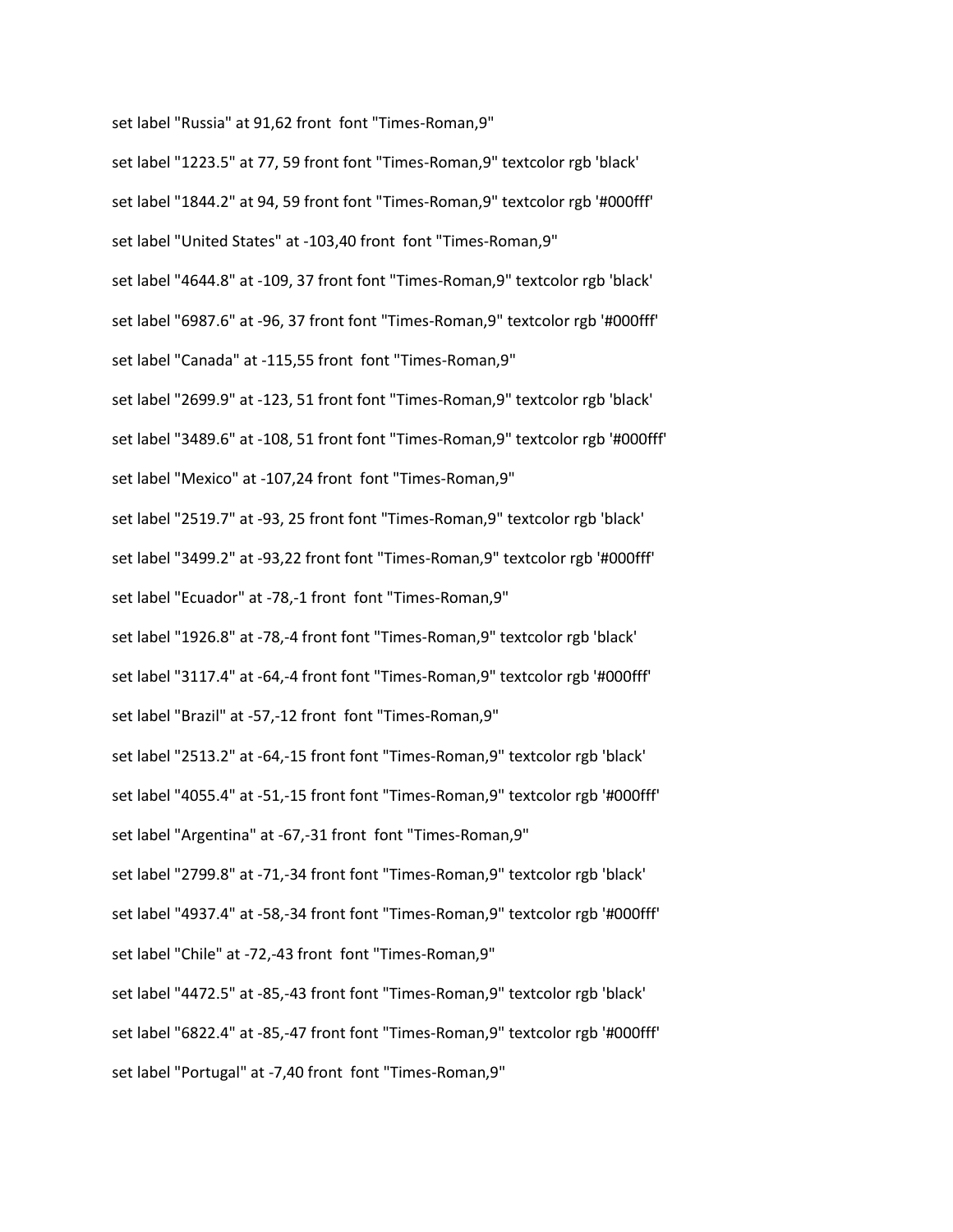set label "1993.8" at -22,40 front font "Times-Roman,9" textcolor rgb 'black' set label "3462.9" at -22,44 front font "Times-Roman,9" textcolor rgb '#000fff' set label "Germany" at 17,51 front font "Times-Roman,9" set label "6107.7" at 11,48 front font "Times-Roman,9" textcolor rgb 'black' set label "6716.1" at 24,48 front font "Times-Roman,9" textcolor rgb '#000fff' set label "Belarus" at 39,58 front font "Times-Roman,9" set label "2065.2" at 33,55 front font "Times-Roman,9" textcolor rgb 'black' set label "2827.2" at 46,55 front font "Times-Roman,9" textcolor rgb '#000fff' set label "Norway" at 8,61 front font "Times-Roman,9" set label "3629" at -4,58 front font "Times-Roman,9" textcolor rgb 'black' set label "3802.3" at -5,61 front font "Times-Roman,9" textcolor rgb '#000fff' set label "Vietnam" at 95,20 front font "Times-Roman,9" set label "3570" at 96,17 front font "Times-Roman,9" textcolor rgb 'black' set label "5160.7" at 106,17 front font "Times-Roman,9" textcolor rgb '#000fff' set label "India" at 76,20 front font "Times-Roman,9" set label "2111.7" at 76,17 front font "Times-Roman,9" textcolor rgb 'black' set label "2536.6" at 76,14 front font "Times-Roman,9" textcolor rgb '#000fff' set label "Saudi Arabia" at 41,20 front font "Times-Roman,9" set label "3784.4" at 40,23 front font "Times-Roman,9" textcolor rgb 'black' set label "5620.7" at 40,26 front font "Times-Roman,9" textcolor rgb '#000fff' set label "Algeria" at 3,30 front font "Times-Roman,9" set label "829.6" at -3,27 front font "Times-Roman,9" textcolor rgb 'black' set label "1568" at 8,27 front font "Times-Roman,9" textcolor rgb '#000fff' set label "Egypt" at 22,23 front font "Times-Roman,9" set label "5903.7" at 16,20 front font "Times-Roman,9" textcolor rgb 'black'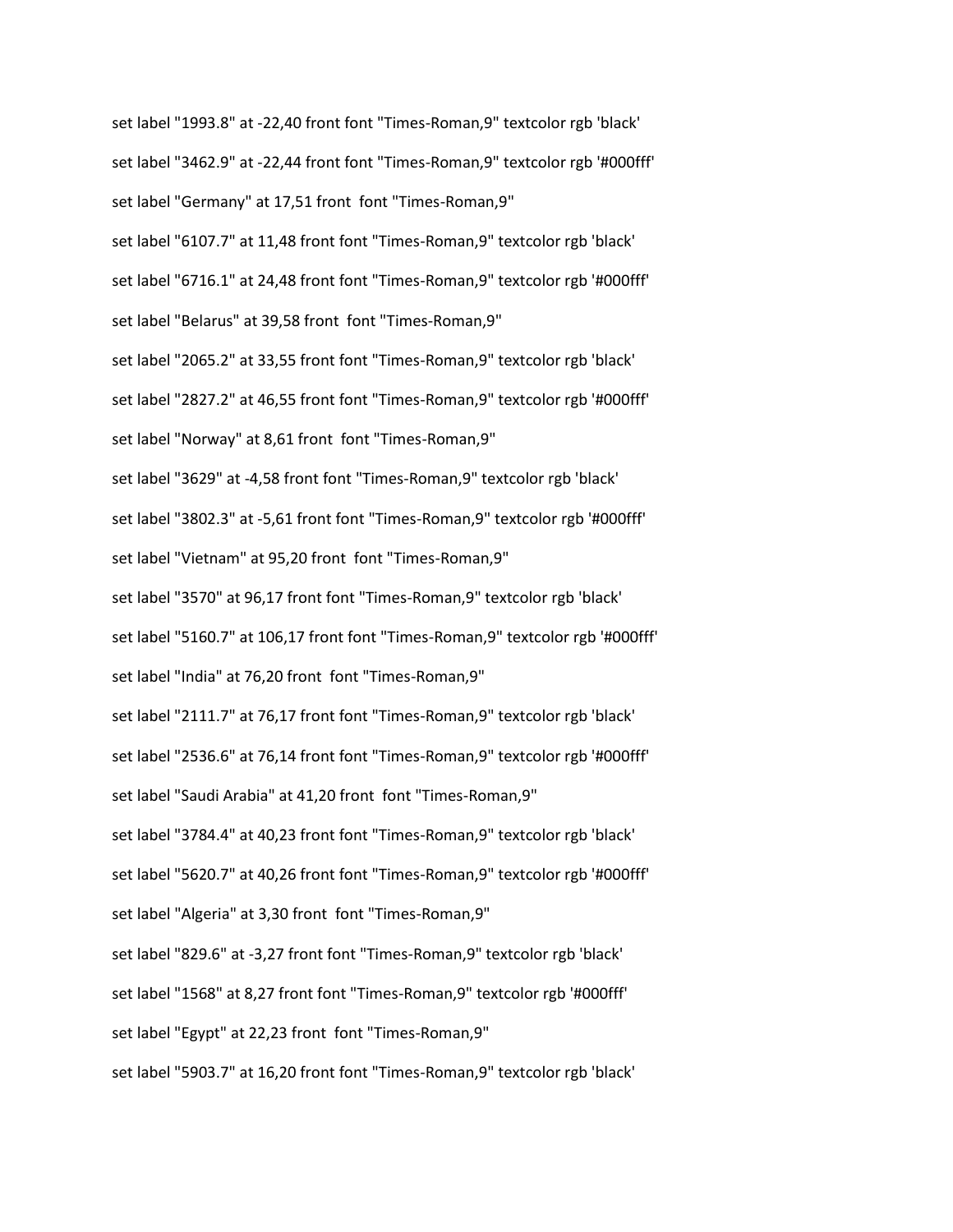set label "6541" at 28,20 front font "Times-Roman,9" textcolor rgb '#000fff' set label "South Africa" at 19,-28 front font "Times-Roman,9" set label "1422.1" at 16,-25 front font "Times-Roman,9" textcolor rgb 'black' set label "4161.8" at 29,-25 front font "Times-Roman,9" textcolor rgb '#000fff' set label "Ghana" at -1,7 front font "Times-Roman,9" set label "1354.1" at -6,10 front font "Times-Roman,9" textcolor rgb 'black' set label "1814.8" at 6,10 front font "Times-Roman,9" textcolor rgb '#000fff' set arrow from -125,-83 to 154,-83 nohead front ls 1 lc rgb "dark-green" set arrow from -112,-83 to -112, -57 nohead front ls 1 lc rgb "dark-green" set label "North America" at -119, -85 front font "Times-Roman,9" textcolor rgb 'dark-green' set label "17.8" at -111, -80 front font "Times-Roman,9" textcolor rgb 'dark-green' set arrow from -84,-83 to -84, -68 nohead front ls 1 lc rgb "dark-green" set label "Caribbean states" at -91, -85 front font "Times-Roman,9" textcolor rgb 'dark-green' set label "10.5" at -84, -80 front font "Times-Roman,9" textcolor rgb 'dark-green' set arrow from -54,-83 to -54, -80 nohead front ls 1 lc rgb "dark-green" set label "Latin America" at -61, -85 front font "Times-Roman,9" textcolor rgb 'dark-green' set label "2.9" at -53, -80 front font "Times-Roman,9" textcolor rgb 'dark-green' set arrow from -9,-83 to -9, -72 nohead front ls 1 lc rgb "dark-green" set label "Europe" at -11, -85 front font "Times-Roman,9" textcolor rgb 'dark-green' set label "7.9" at -8, -80 front font "Times-Roman,9" textcolor rgb 'dark-green' set arrow from 16,-83 to 16, -76 nohead front ls 1 lc rgb "dark-green" set label "Sub-Saharan Africa" at 3, -85 front font "Times-Roman,9" textcolor rgb 'dark-green' set label "4.8" at 17, -80 front font "Times-Roman,9" textcolor rgb 'dark-green' set arrow from 36,-83 to 36, -73 nohead front ls 1 lc rgb "dark-green" set label "Middle East & North Africa" at 35, -85 front font "Times-Roman,9" textcolor rgb 'dark-green'